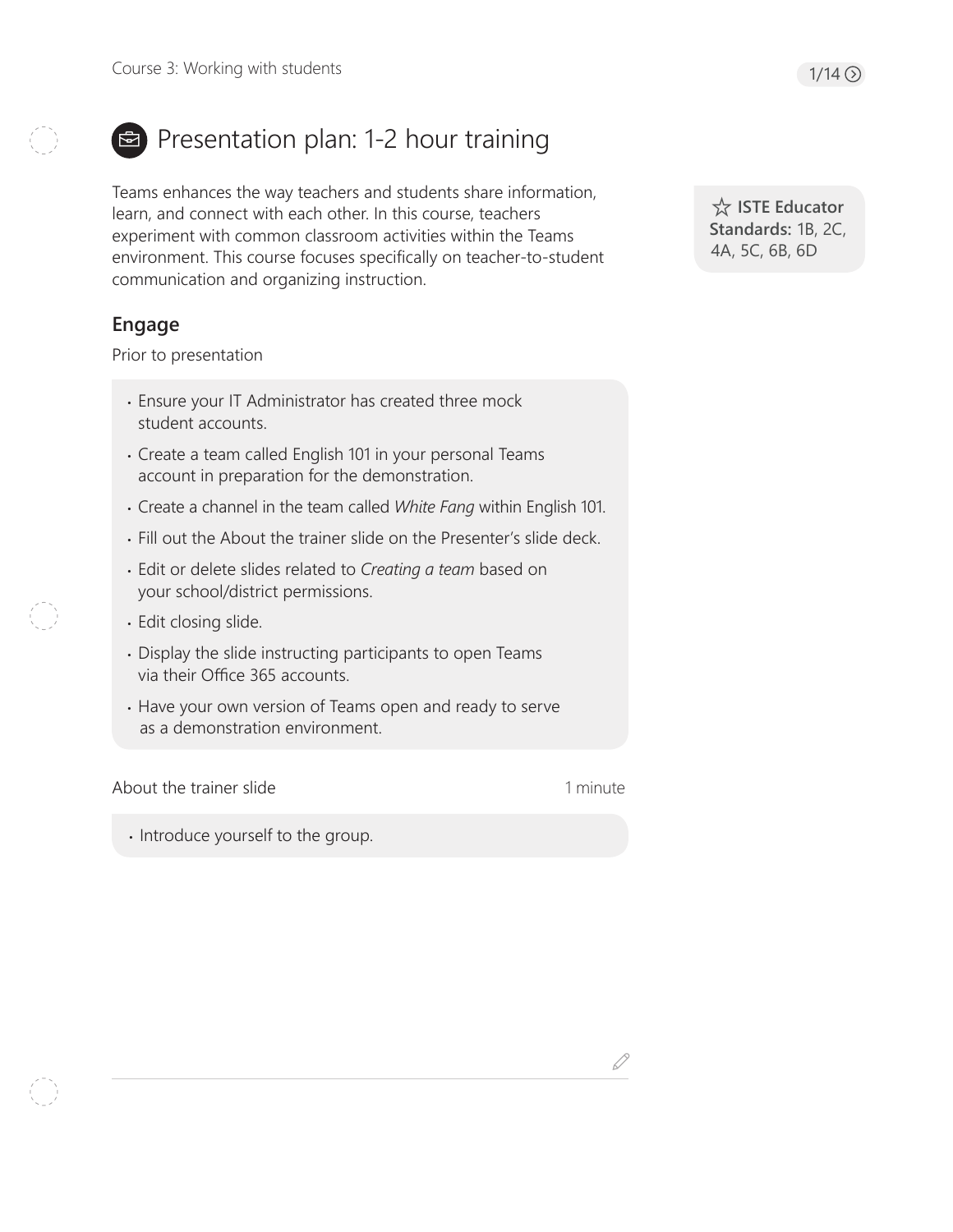$\begin{pmatrix} 1 & 1 \\ 1 & 1 \end{pmatrix}$ 

 $\begin{pmatrix} 1 \\ 1 \end{pmatrix}$ 

| Review                                                                                                                                                                                                                                                                                                                                                                                                              | 3 minutes |                                                                                                      |
|---------------------------------------------------------------------------------------------------------------------------------------------------------------------------------------------------------------------------------------------------------------------------------------------------------------------------------------------------------------------------------------------------------------------|-----------|------------------------------------------------------------------------------------------------------|
| • Note: This section is optional. Use or omit based on your<br>audience's need for review.<br>• Refresh knowledge of Teams UI by going through the screenshots<br>on the slides and watching the Microsoft Teams essentials video.<br>· Refer participants to the Test your knowledge of Teams features<br>handout and Teams spaces takeaway. Prompt participants to<br>complete the handout as a review excercise. |           |                                                                                                      |
| Essential question                                                                                                                                                                                                                                                                                                                                                                                                  | 2 minutes |                                                                                                      |
| • How can you use Teams to encourage students to work<br>together online?<br>• How can Teams help enhance teacher-student communication?                                                                                                                                                                                                                                                                            |           |                                                                                                      |
| Value: Re-introduce Teams<br>• Allows educators to collaborate, converse, and share                                                                                                                                                                                                                                                                                                                                 | 1 minute  |                                                                                                      |
| with students                                                                                                                                                                                                                                                                                                                                                                                                       |           |                                                                                                      |
| Teams: Giving every student a voice<br>· Play video.                                                                                                                                                                                                                                                                                                                                                                | 4 minutes |                                                                                                      |
| <b>Discuss</b>                                                                                                                                                                                                                                                                                                                                                                                                      | 2 minutes |                                                                                                      |
| • Prompt participants to answer:<br>"What are some ways you can envision Teams changing the way<br>your students communicate and learn?"                                                                                                                                                                                                                                                                            |           | ☆ Take mental<br>note of responses.<br>They will likely<br>connect to scenarios<br>in this training. |

 $\mathscr{S}$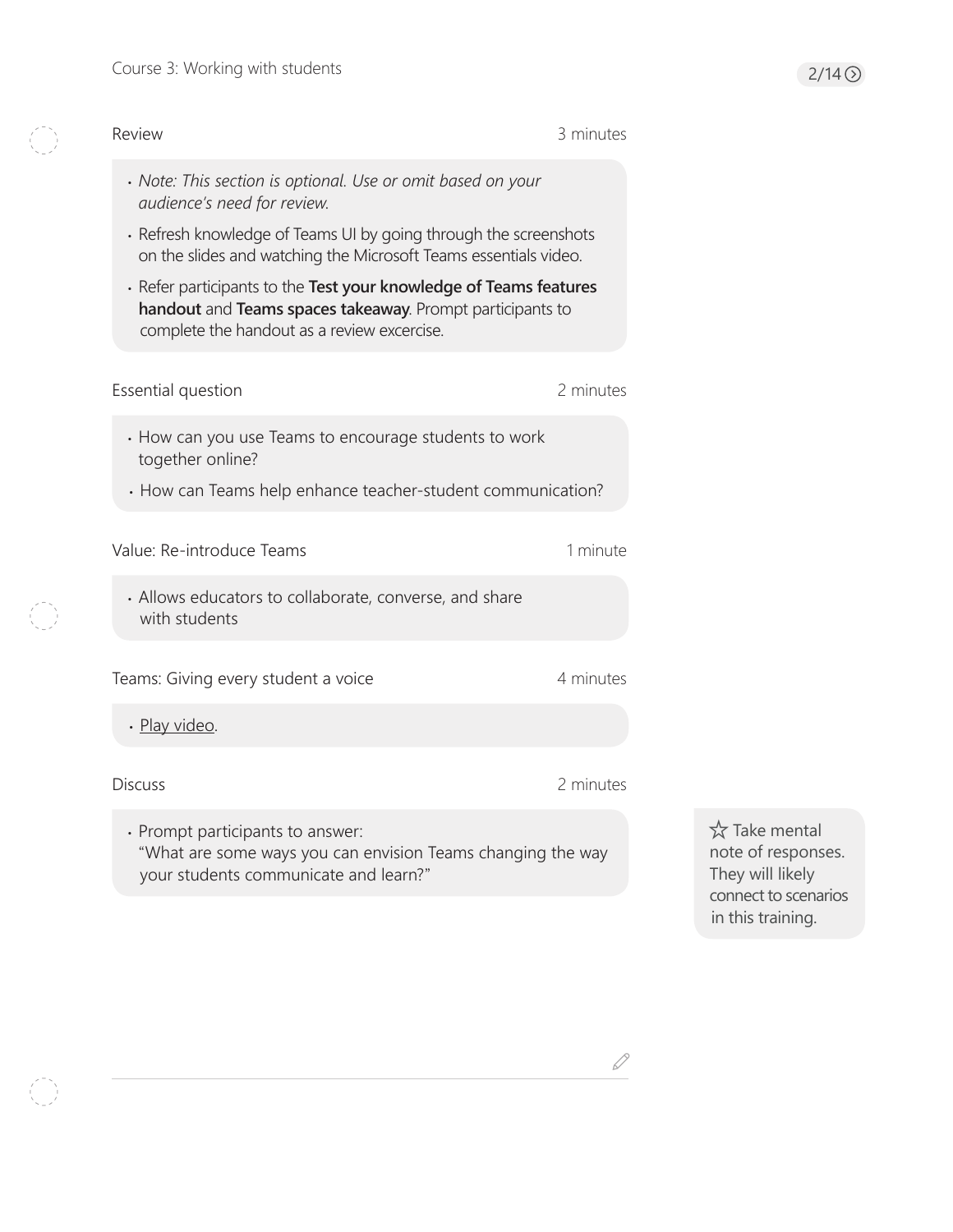# **Explain, Explore, Experience**

In this section, participants will practice steps for working in Teams, including **creating a class team, working with channels and students, using files and reminders, managing students, and using apps in Teams.**

| Create a class team: Explain                                                                                                                                                                                                                                                                                                                             | 3-4 minutes |  |
|----------------------------------------------------------------------------------------------------------------------------------------------------------------------------------------------------------------------------------------------------------------------------------------------------------------------------------------------------------|-------------|--|
| • Describe how to create and personalize a class team.                                                                                                                                                                                                                                                                                                   |             |  |
| Explore                                                                                                                                                                                                                                                                                                                                                  | 3-4 minutes |  |
| • Prompt participants to create class teams and practice<br>adding students.<br>· Review steps participants will take in activity.<br>· Refer participants to How to create a class team takeaway<br>for support and the Create your first team handout for<br>further instructions.                                                                     |             |  |
| <b>Channels and students:</b> Situation and demonstration                                                                                                                                                                                                                                                                                                | 5 minutes   |  |
| · Set a scene for participants about wanting to establish quided<br>reading groups for students in Teams.<br>• Demonstrate how to do this by creating channels in your<br>personal Teams account (i.e. the demonstration environment).                                                                                                                   |             |  |
| Explore                                                                                                                                                                                                                                                                                                                                                  | 5 minutes   |  |
| · Prompt participants to create channels, such as guided<br>reading channels, in one of their teams. They should<br>@mention specific students and communicate to students what<br>the channels are for.<br>• Refer participants to the Add a channel section of<br>Create your first team handout and the How to create a<br>team takeaway for support. |             |  |
|                                                                                                                                                                                                                                                                                                                                                          |             |  |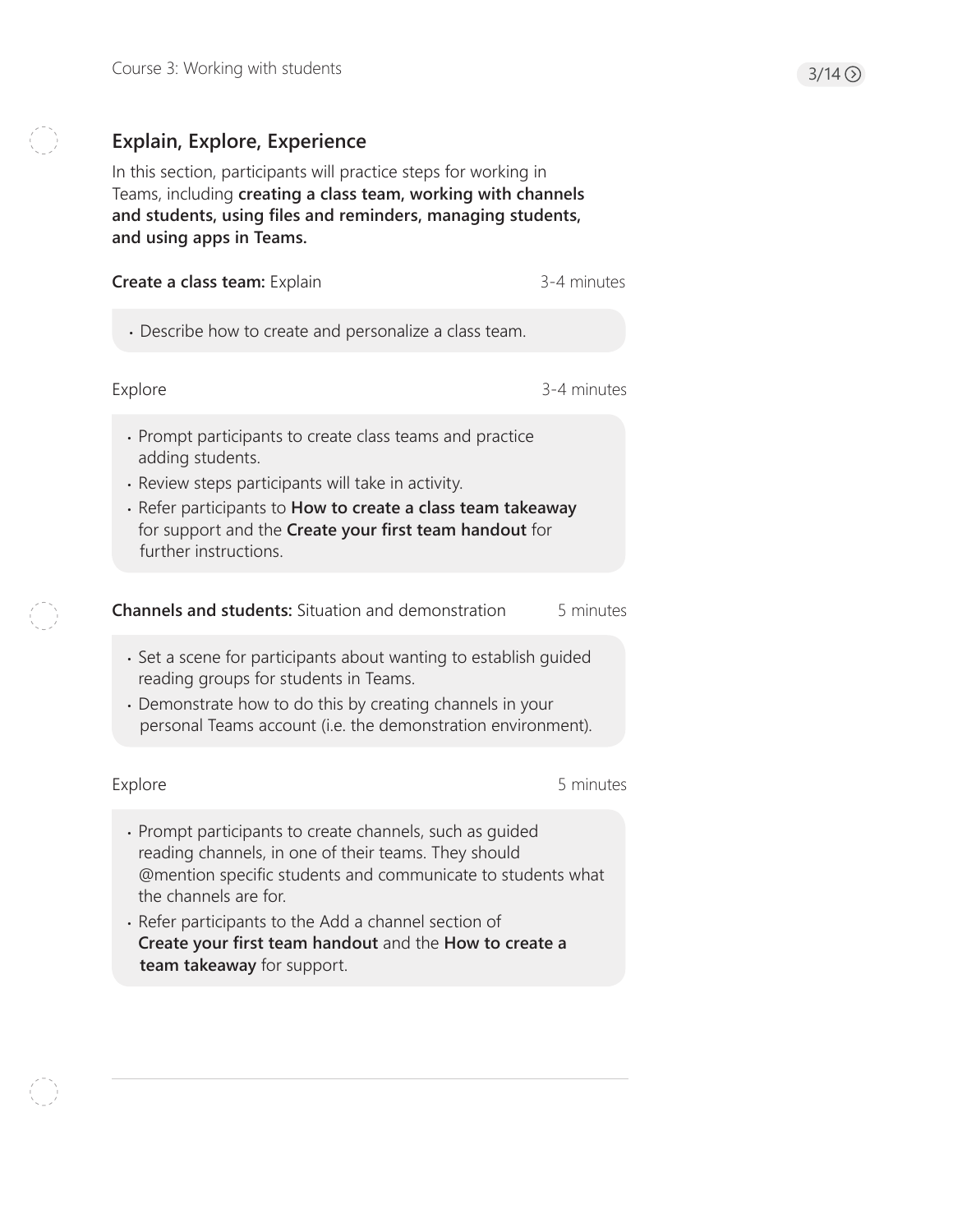#### Brain break

- Give participants a 2-minute brain break.
- Encourage participants get out of their chairs and practice sports poses, or select a brain break appropriate for your audience.

**Files and reminders:** Situation & demonstration 5 minutes

- Describe a situation in which a forgetful student loses a rubric and you, the teacher, want to send it to her with a reminder.
- Demonstrate how to upload the rubric into her reading channel and @mention her.

#### Explore 3 minutes

2 minutes

- Prompt participants to practice uploading their own document, such as a rubric, to the channels they've created.
- Refer participants to the Files and reminders section of the **Create your first team handout**.

#### **Managing students in Teams:** Situation & demonstration 4 minutes

- Describe a situation in which the forgetful student went into the wrong channel and posted off-task, unhelpful comments.
- Reference muting, deleting, and running interference over private chat as the solution.

#### Explain 3-4 minutes

D

- Explain how to delete a comment and mute a student, referring to the screenshots on screen.
- Mention following up with the student over private chat, and then explain how to reinstate her privileges after the chat is complete.
- Refer students to the Managing conversations in Teams takeaway.

# Yay! Time for a brain break!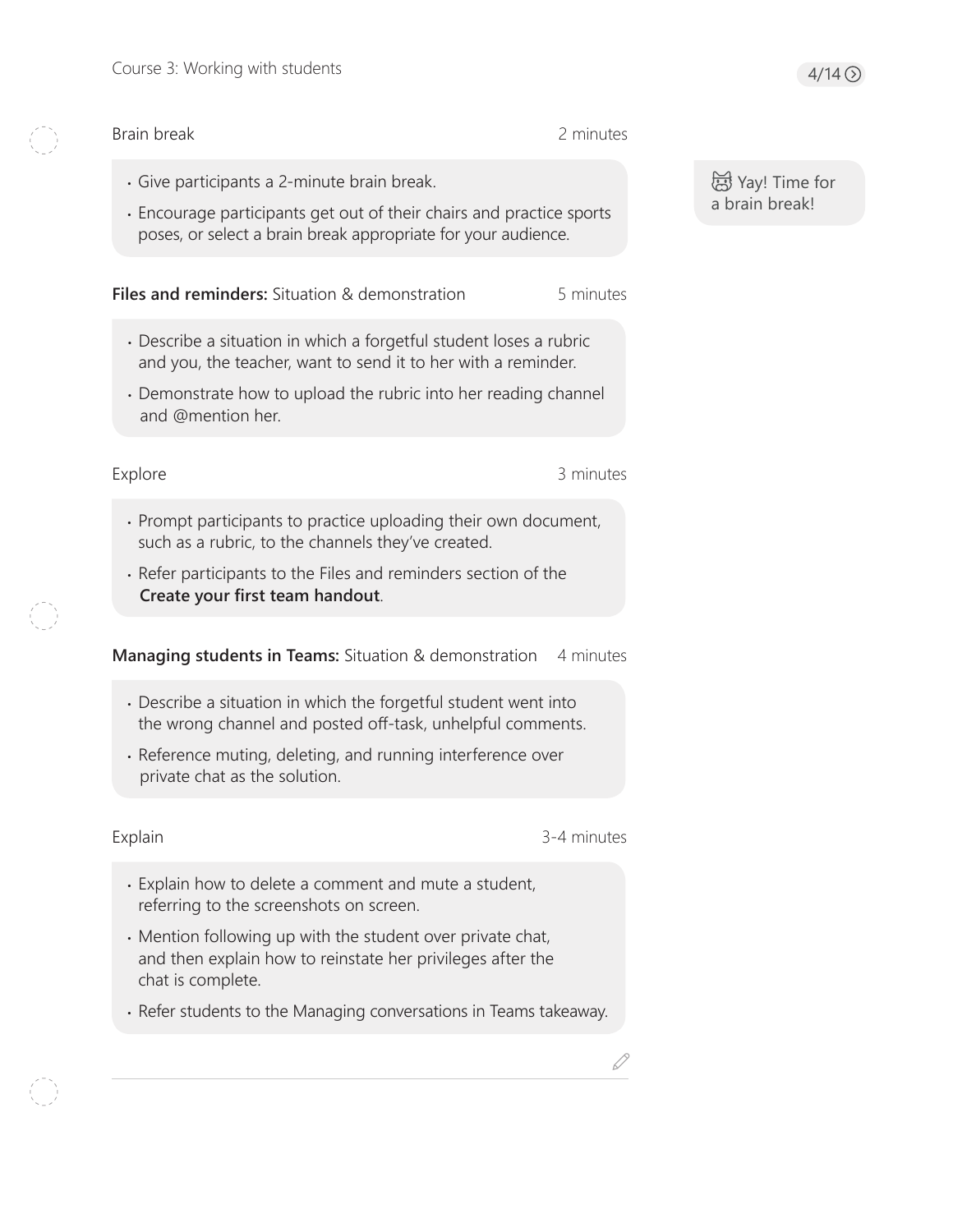#### Apps: Situation and demonstration 6 minutes

- Describe a situation where you, the teacher, want to augment lessons by adding an app (YouTube).
- Demonstrate how to do this in your personal Teams account.

Explore 3-4 minutes

 $\mathscr{Q}$ 

- Prompt participants to practice installing the YouTube, Quizlet, and/or Flipgrid apps to their class team.
- Note: Both Quizlet and Flipgrid require users to set up an account. This is a brief process. Consider allowing time for participants to explore these apps if time permits.
- Refer to the **Teams apps takeaways**.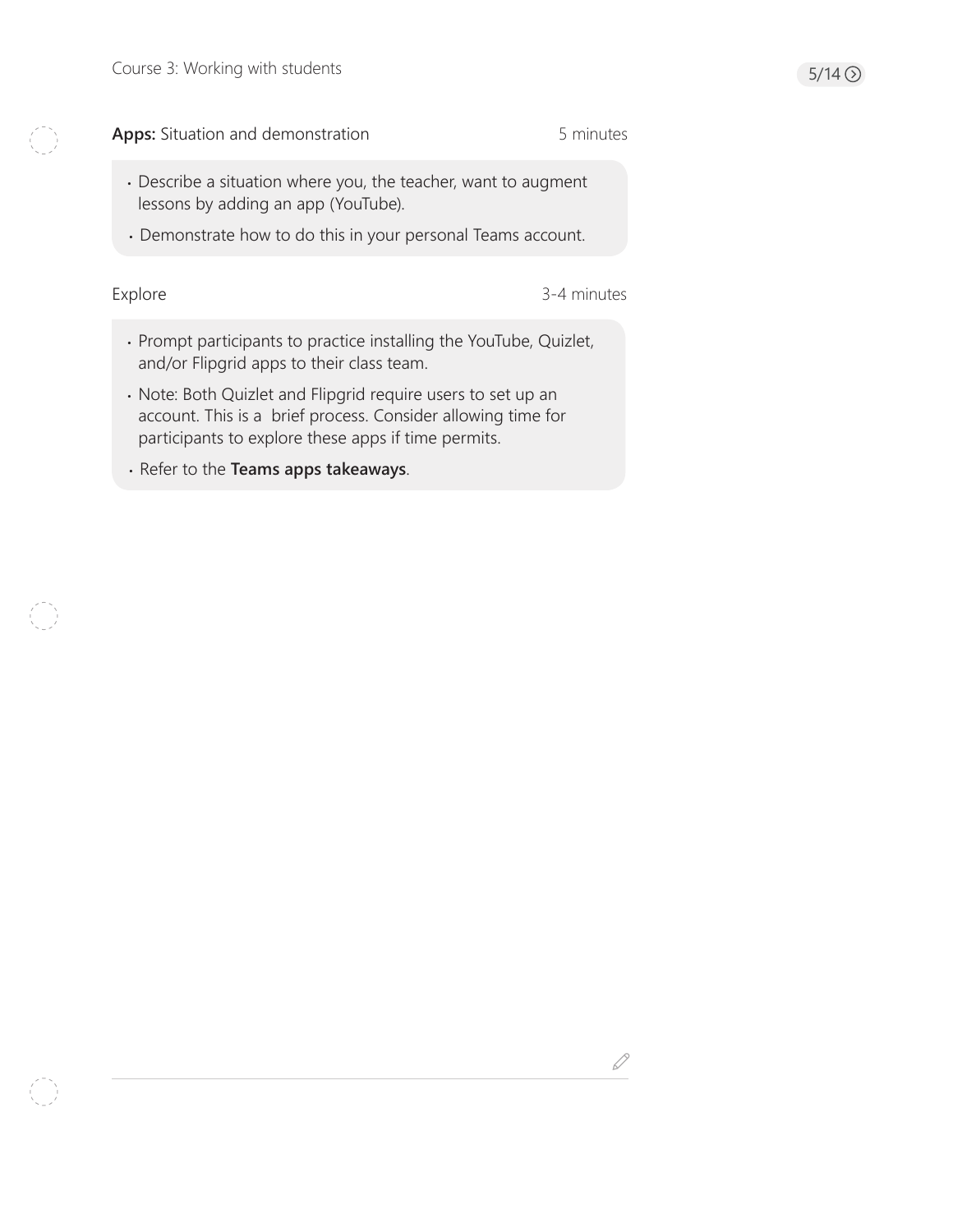### **Elaborate**

Review essential question

2 minutes

- Prompts: "How can we use Teams to encourage students to work together online?"
- "How can Teams help enhance teacher-student communication?"

Plan

10 minutes

- Review: "How can an online communication platform change classroom instruction and facilitate teacher-student and peer-to-peer communication?"
- Prompt: "Identify features of Teams that you can use with your class in the upcoming week."
- Plan: Prompt teachers to plan discussion prompts for future use with classes, encouraging multimedia and visuals: "Jot down two ideas for discussion prompts you can pose to your classes or small groups in the conversation tab within Teams."
- Share: Discuss ideas at table groups or prompt teachers to post their ideas in a new conversation thread in Teams.

# **Evaluate**

5 minutes

D

• Prompt participants to provide feedback using the QR code or link to the survey.

**词**Time to witness the teacher magic!

 $6/14$   $\odot$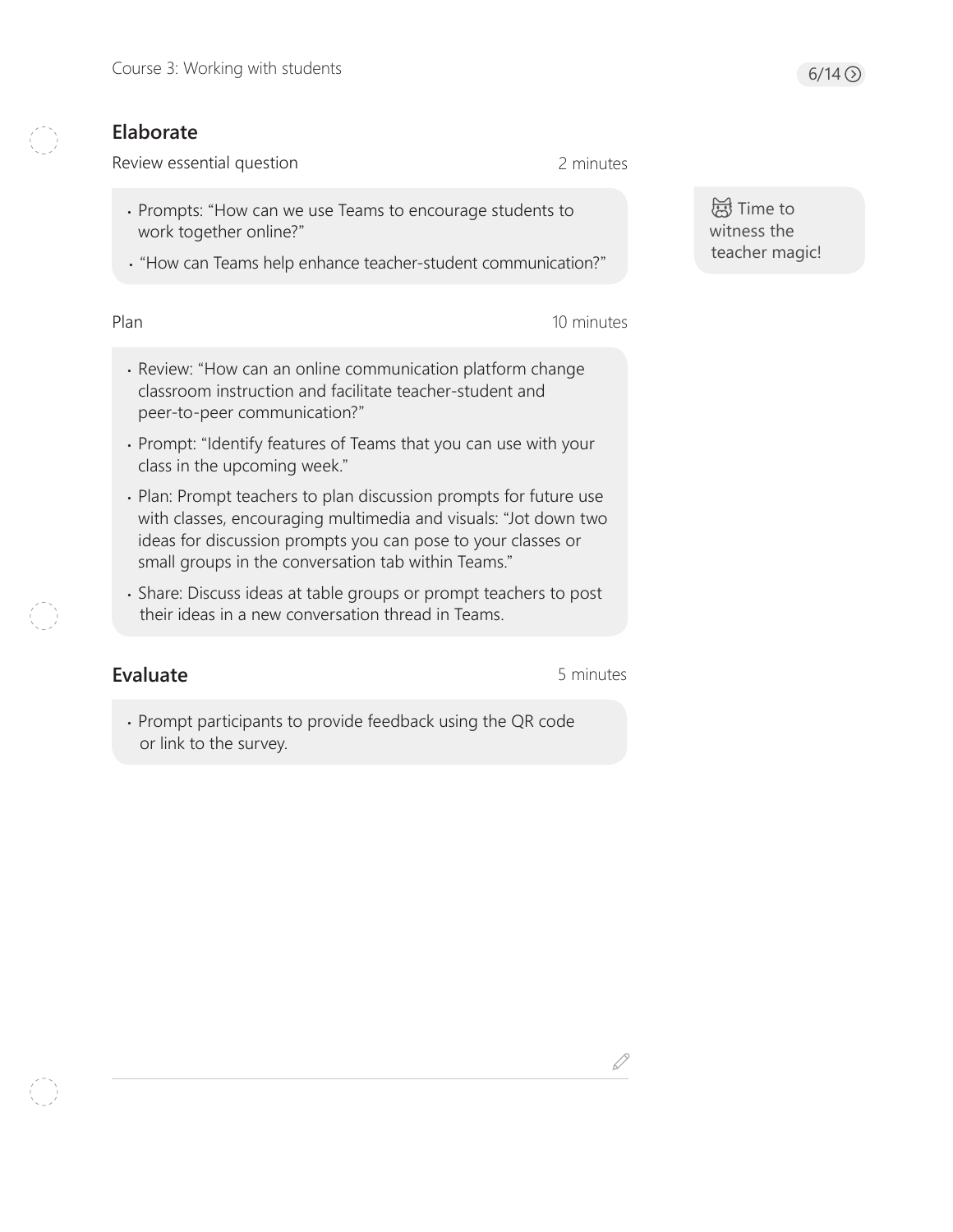

# ■ Supplies

#### **Presenter**

- WiFi access
- Laptop or mobile device with access to Microsoft Office 365 and login credentials
- Power cord for laptop or mobile device
- Projection capability
- Speaker for external audio
- Dongle to connect to projector
- Printed copies of handouts and takeaways
- Ensure teachers have access to the Teams app via their Office 365 account ahead of time
- Ask IT to set up three mock student accounts

### **Participant**

- Laptop
- Office 365 login credentials
- Teams downloaded prior to training, with a pre-created team
- Digital copy of a rubric

### **Suggested classroom device access**

To implement the above activities, we suggest teacher and student access to a **Windows 10** computer with:

- Processor: 1 gigahertz (GHz) or faster
- RAM: 1 gigabyte (GB) (32-bit) or 2 GB (64-bit)
- 16 GB of free hard disk space
- Graphics card: Microsoft DirectX 9 graphics device with WDDM driver
- A Microsoft account and internet access

*(Continued on the following page)*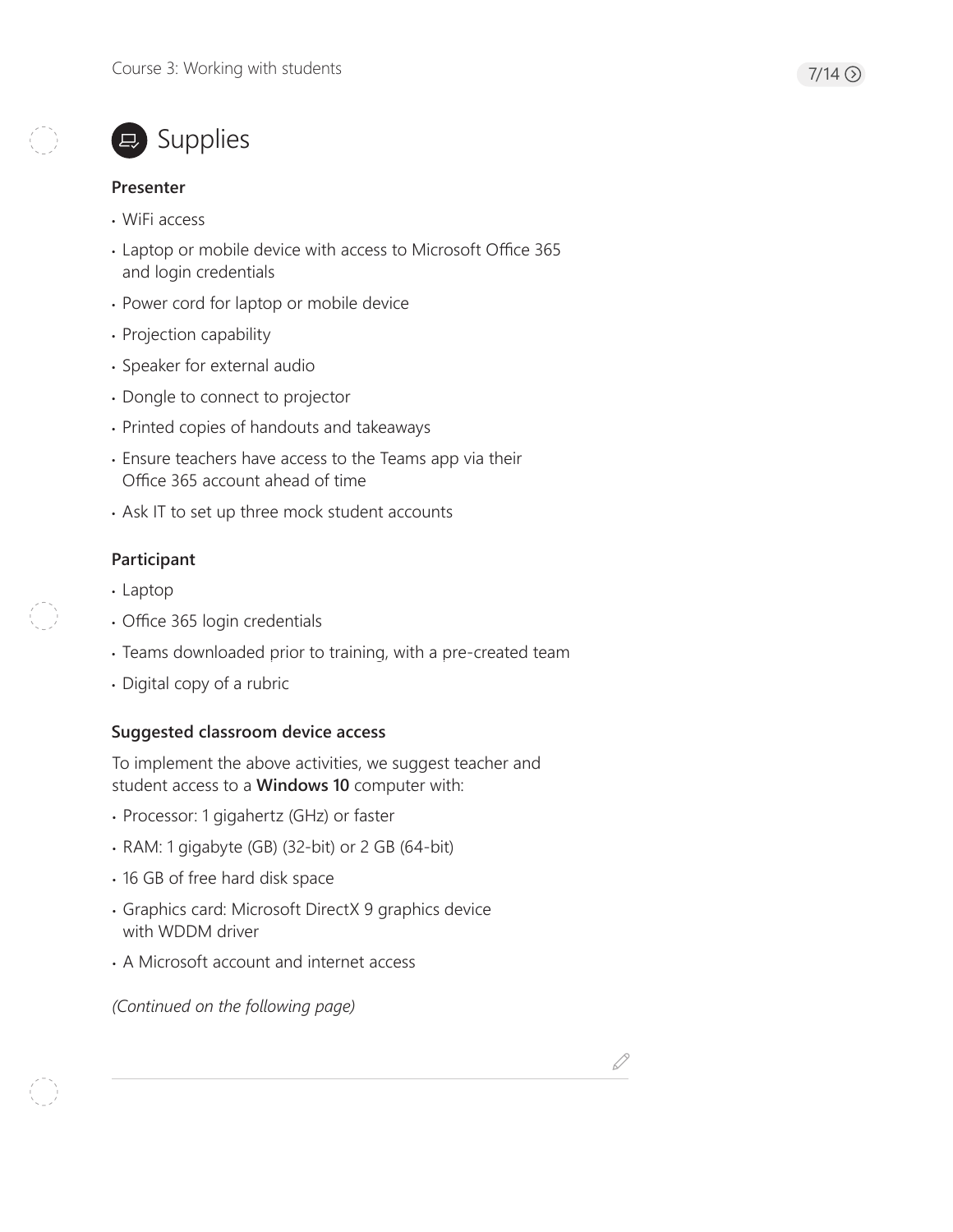# **Software requirements:**

- Computer: Windows 10; Office 2013 or later; .Net Framework 4.5.0 or later
- Mobile: iOS 10.0 or later; Android 4.3 or later
- Account: O365 for EDU account or a general Microsoft account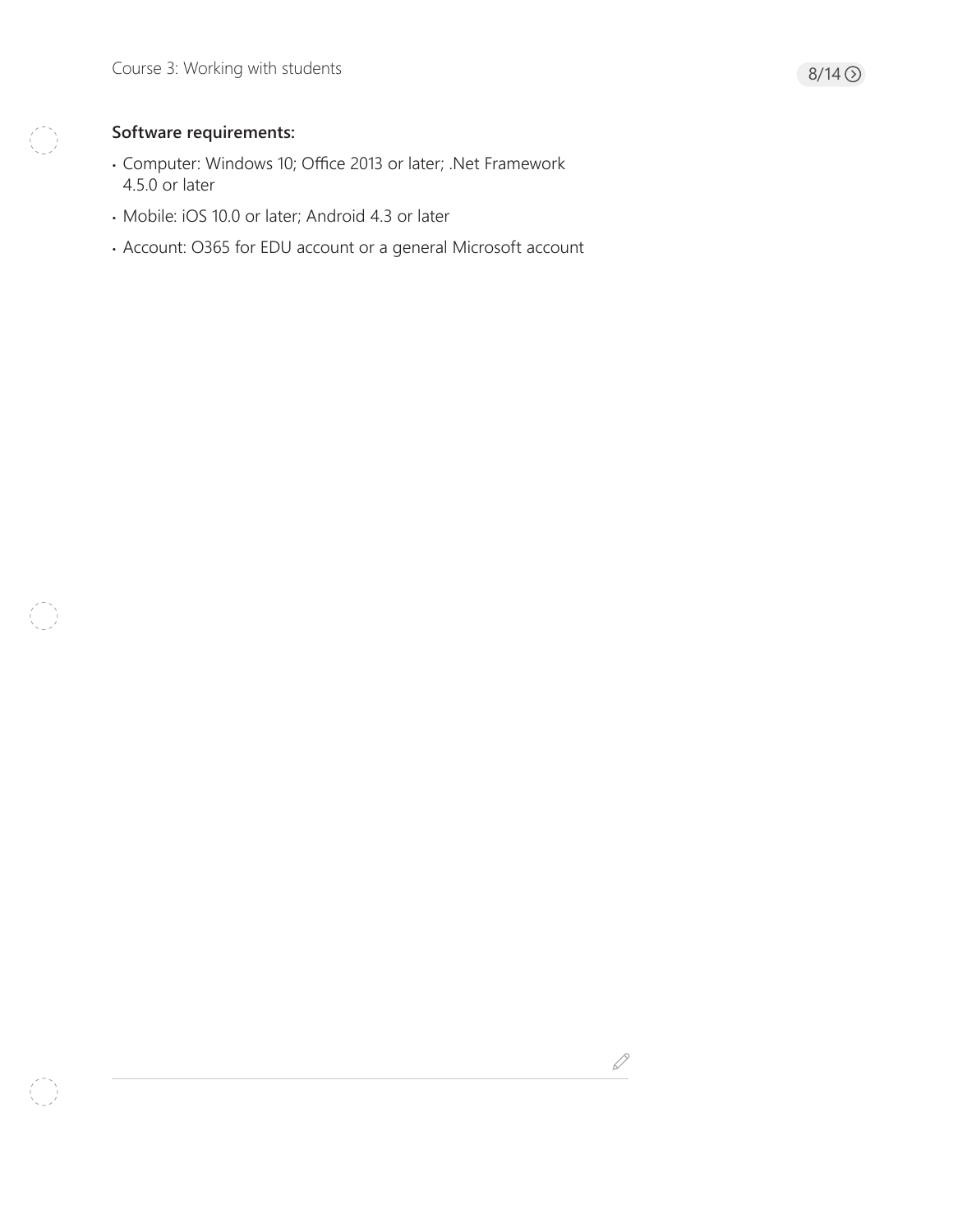

# **E.** Demonstration notes

This document is a series of scripts you can read while you are covering the **Situation and demonstration** sections of the Presentation plan. If you're already an expert in Teams—and you wouldn't use our tongue-in-cheek voice—feel free to teach these demonstrations however you like, just making sure you're covering the noted topics.

*You will also find these notes in the "Say this" section of the notes in the Presenter's slide deck.*

# **Teams spaces**

- "There are three main spaces to know when working in Teams.
- "We will start with the Me Space."
- "The Me Space is where you will keep track of your own apps and files."
- "This space includes two areas."
- "The first is the app bar."
- "Think of this like the control center for all of your work in Teams."
- "This includes your notifications. Chats. Teams. Meetings. Personal files. All the assignments you create for class. Plus any apps you add."
- "When you select an app, that changes what you see in the Left Rail, which we'll talk about more in a moment. For instance, clicking on the activity bell shows you your notifications."
- "Notifications let you know when someone has communicated with you, either through an @mention, chat, conversation, or comment like."

*(Continued on the following page)* 

 Use this optional script to support your demonstrations.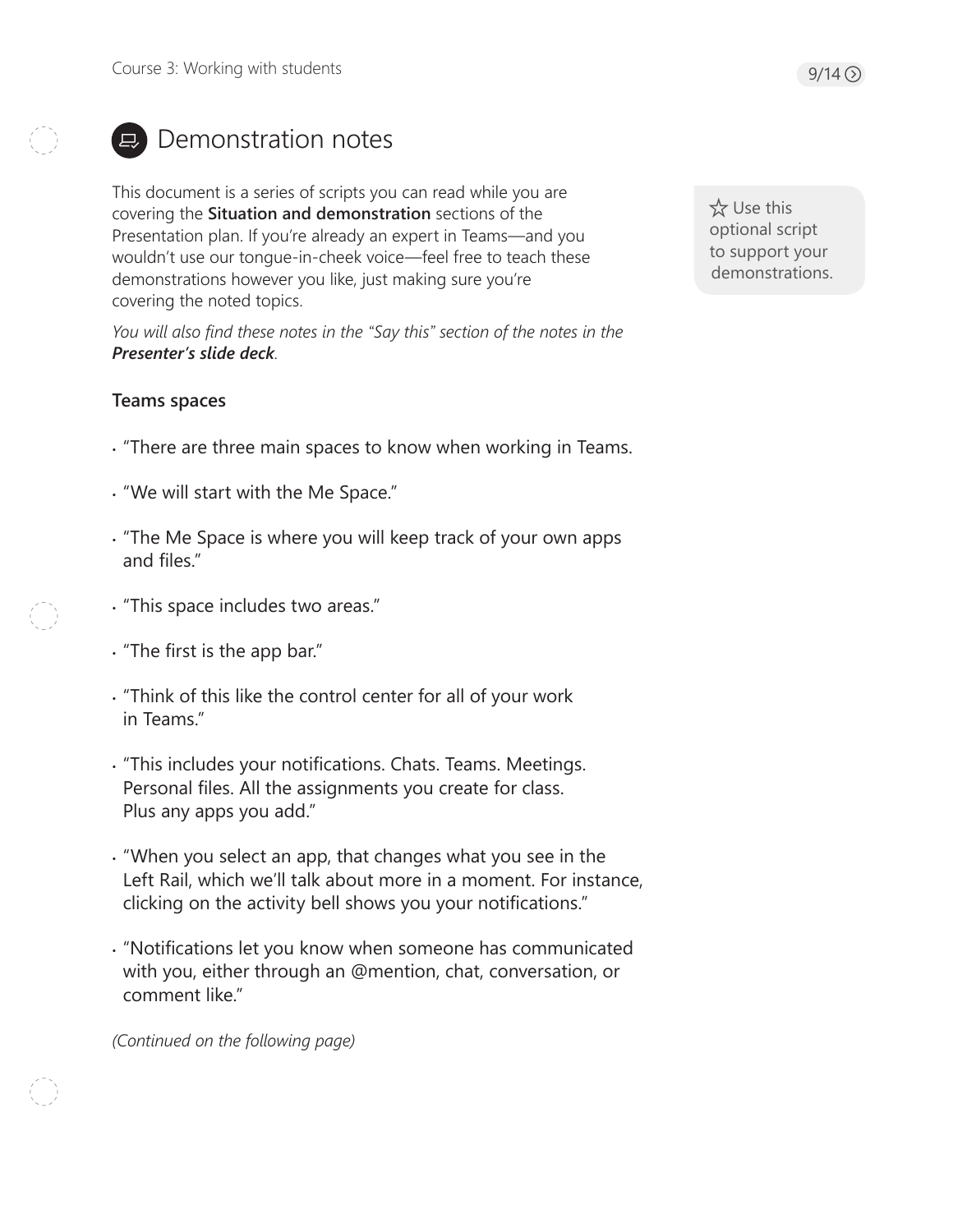#### **Teams spaces** *(continued)*

- "Chats are where you can communicate privately with colleagues or students."
- "Selecting Teams lets you navigate between your teams and channels."
- "Meetings is where you can schedule and see what you have on your calendar."
- "Files is where you can see all of the files you have access to across all teams."
- "Assignments is where you can see the assignments you've created, check in on who has turned in what, and return feedback and grades."
- "This is the left rail. This reflects what you've selected on the app bar."
- "The next space in Teams to get to know is the We Space."
- "The We Space has two areas: the Class Nav and Tabs."
- "This is your class nav."
- "You can think of it like a signpost that shows you where you are."
- "All students share this class nav with you."
- "Underneath the class nav you'll find all your tabs for the channel."
- "This is where you'll find everything related to the class, including conversations for group discussions, any files added, a Class Notebook (should you choose to set one up), and your assignments."

*(Continued on the following page)*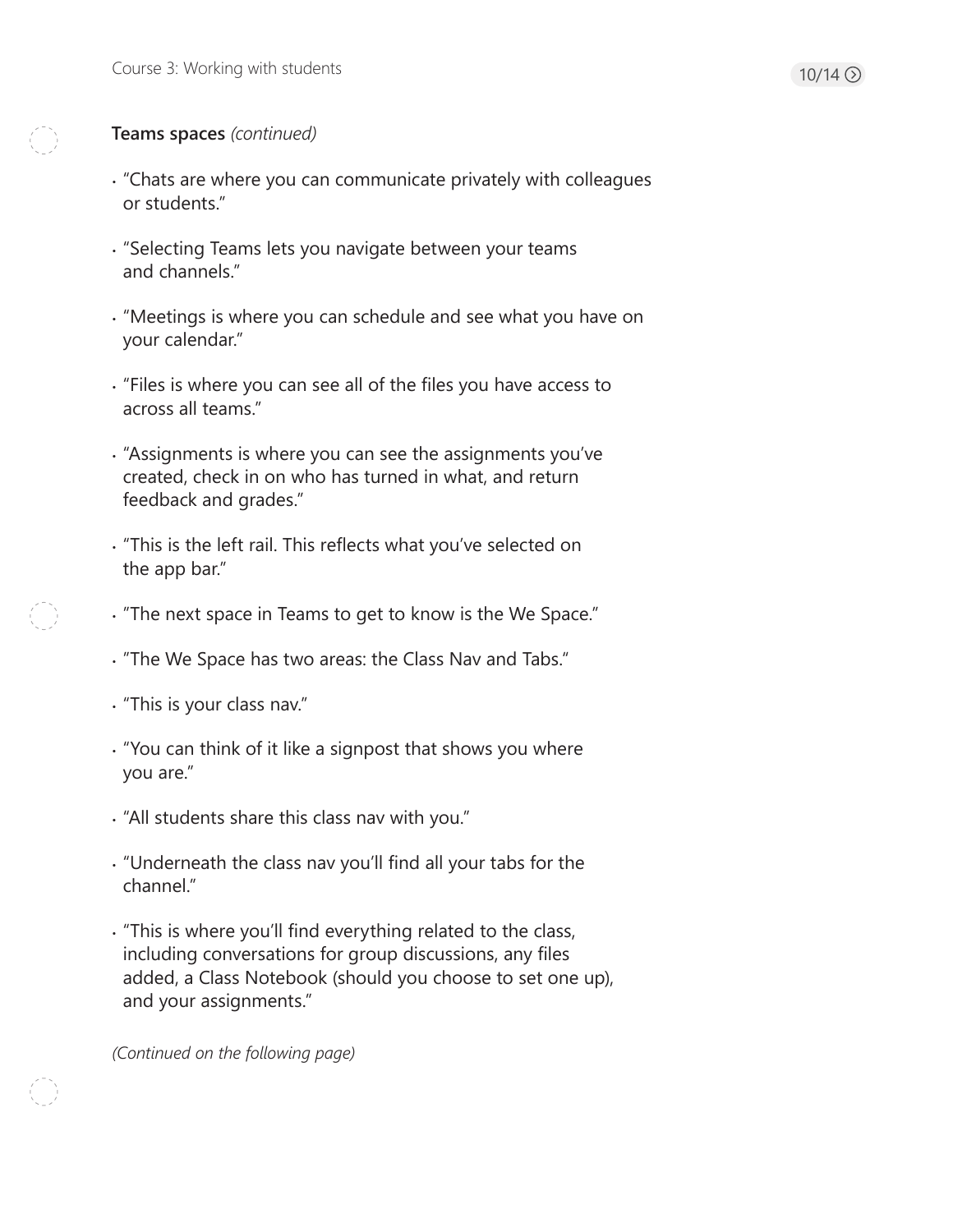### **Teams spaces** *(continued)*

- "You can add any extra apps or documents you'd like, such as a syllabus."
- "Click the plus sign to add a new tab."
- "This is the canvas. This is where you work alone in the Me Space, and where you work together in the We Space."
- "This is the Command box. You can use it to search Teams for anything, such as a file, conversation, or assignment."
- "That was a ton of information. Again, you'll get a better sense of what these things are as you actually use the tool. Rest easy, there are no pop quizzes."

# **Channels and students**

- "Now I'll demonstrate how to have a conversation in Teams."
- "I'll start by clicking into my class team, English 101."
- "Now I'm going to our magic more icon."
- "I'll click on Add channel."
- "For the channel name, I'm typing in the title of the book for that reading group, in this case, *Little Women*."
- "I'll just write a brief description of the channel now."
- "This is optional, but I like to put a few grounding details here to guide student work in the channel."
- "Then I click Add, and we're brought back to the canvas, where you can see I already have another channel created, *White Fang*, for another guided reading group."

*(Continued on the following page)*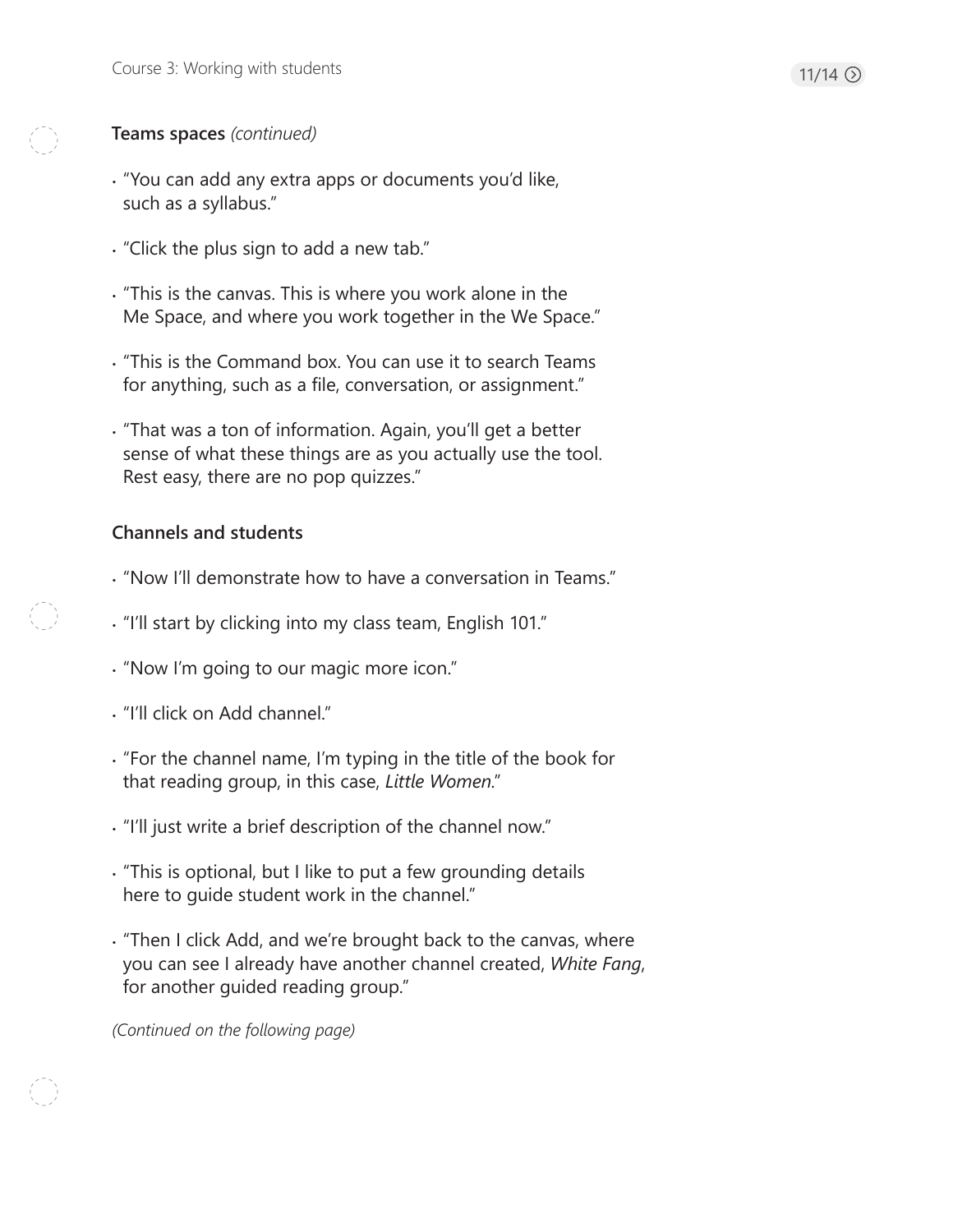### **Channels and students** *(continued)*

- "Now I can see my new *Little Women* channel underneath English 111, my class team."
- "Sometimes you won't see this immediately."
- "That's just because I need to click the expand arrow next to the team name."
- "When I do that, I can see my new channel, and any new channels I create after that."
- "Now that I've created my *Little Women* channel, I'm going to make sure that all of the students from the *Little Women* reading group know where they'll be working."
- "To do this, I'm clicking into the channel I just created and then into the Conversations tab."
- "Now I'm going to the compose pane."
- "I'll @mention the three students who are in this group." Note: Type in the names of the three students you've had IT create.
- "I want to give them some framing so they get started on the right foot, so along with the @mentions I'm also going to write out some context.
- Type something like the following: "@student1, @student2, @student3 Welcome to the *Little Women* channel! This is a space where you can discuss ideas about the book. I'll be posting assignments and reference materials here. You can also @mention me when you need help. This is your space, so have fun with it and make it your own."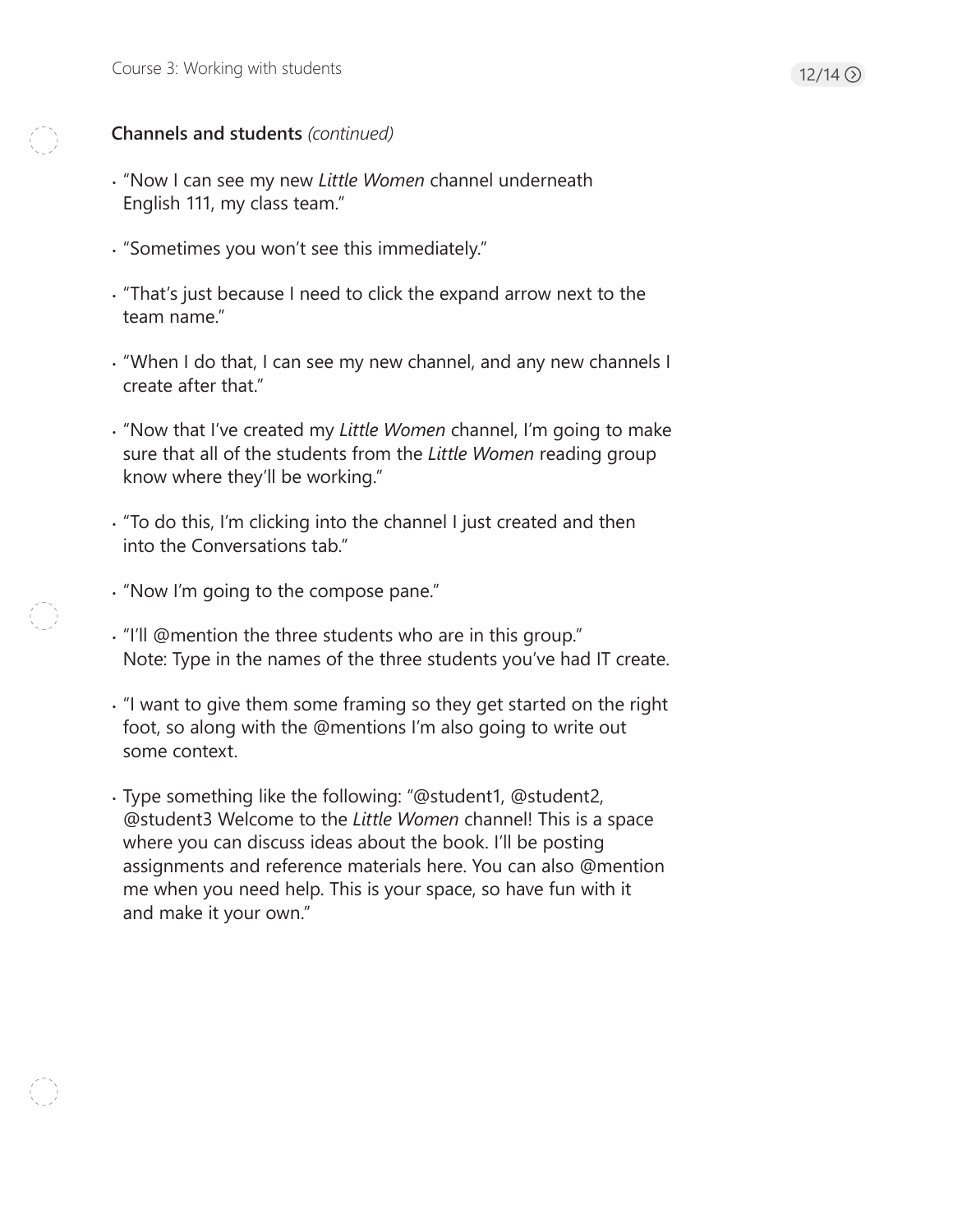### **Files and reminders**

- "Back in my class team, I'll make sure I'm in our forgetful student's reading group channel, *Little Women*."
- "Now I'm headed back to the conversation tab and am clicking into the compose box."
- "When I click on the paperclip, I'm given several different options for uploading a file."
- "I can choose a recent file."
- "This would be a helpful option if I'd worked on the rubric in Teams or uploaded it recently."
- "I haven't, so I'm going to look at these other options."
- "Browse teams and channels would be a good option if I already had the rubric uploaded and simply want to pull it in from where I have it stored."
- "If I have the rubric stored in my OneDrive account, I can also select it from there."
- "I'm going to choose Upload from my computer."
- "Once I do that, it's just like choosing an attachment for an email."
- "This window comes up, I browse my files, find the rubric I'm looking for, and attach it."
- "Now that it's attached, I'll @mention my forgetful student and let him know that he can find all the information he needs in the rubric below."
- "I'll send my message."
- "Now our forgetful student will see a notification in his activity bell the next time he logs in letting him know that I've posted the rubric for him."